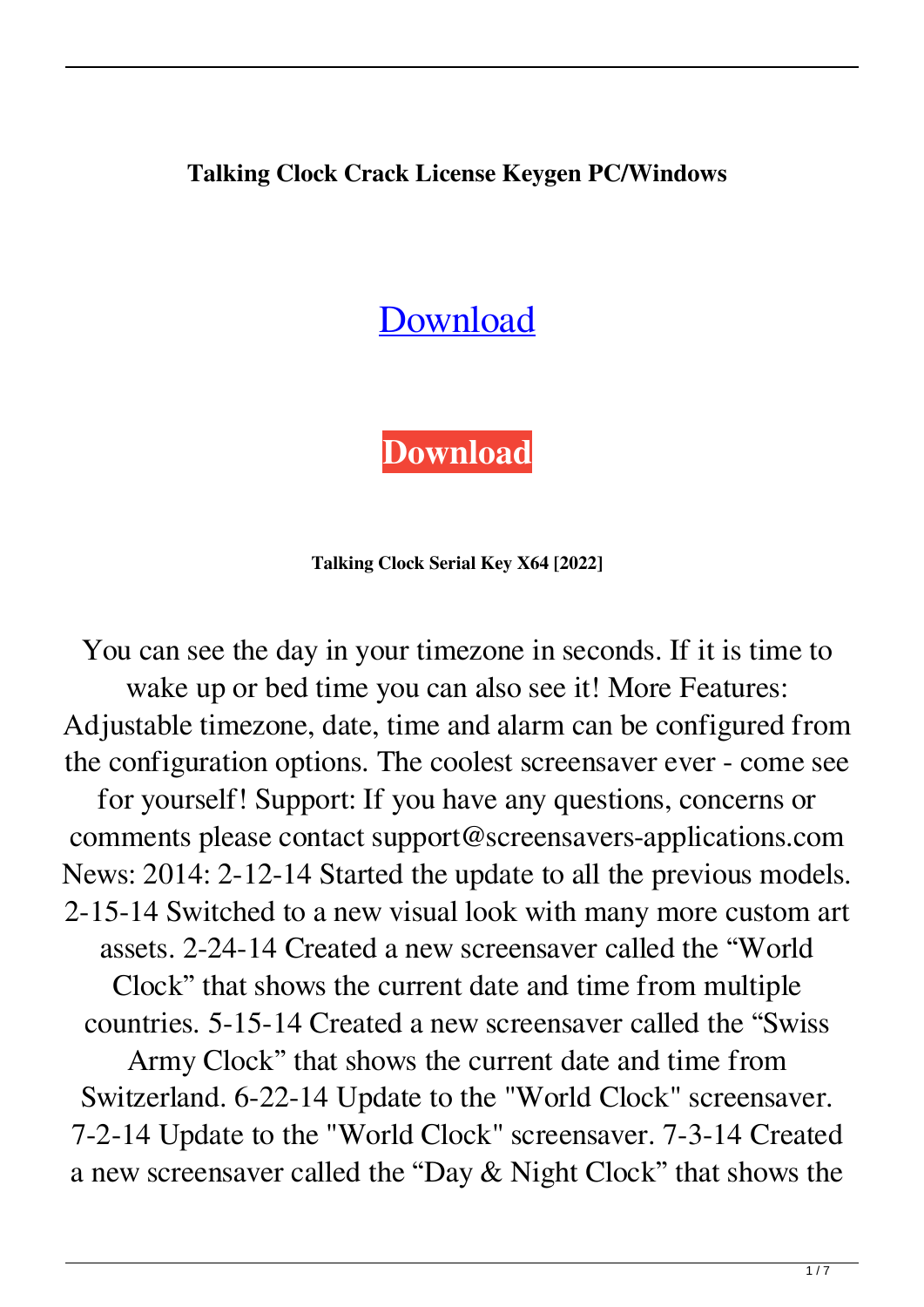current date and time. 2014-10-31 Now includes the "World Clock" and "Day & Night Clock" screensavers. 2014-11-21 Added the Swiss Army Clock screensaver. 2014-12-01 Started converting all the old models to the new visual look. 2014-12-28 New images added to the "World Clock" screensaver. 2015-01-17 New images added to the "World Clock" screensaver. 2015-02-17 Added the "Day & Night Clock" screensaver. 2015-02-17 Fixed a bug on the Swiss Army Clock screensaver. 2015-02-23 New images added to the "Day & Night Clock" screensaver. 2015-03-12 Fixed a bug on the Swiss Army Clock screensaver. 2015-03-13 Fixed a bug on the Swiss Army Clock screensaver. 2015-03-13 New images added to the "Day & Night Clock" screensaver. 2015-03-14 Fixed a bug on the Swiss Army Clock screensaver. 2015-03-20 New images added to the "Day & Night Clock" screensaver. 2015-04-24 Fixed a bug on the Swiss Army Clock screensaver

#### **Talking Clock Crack (LifeTime) Activation Code Free Download [March-2022]**

This is the GUI version of the command line package KEYMACRO. It allows you to quickly set up keyboard shortcuts on any command line application. It enables you to define a keyboard shortcut to any command (any amount of arguments and any command line parameters). It's easy to use because it allows you to browse through the list of commands and their respective keyboard shortcuts using the standard Windows controls (rightclick menu and context menus). You just drag & drop a keyboard shortcut and its application name from the list of commands to the main window. Press the Win key to activate it and enjoy!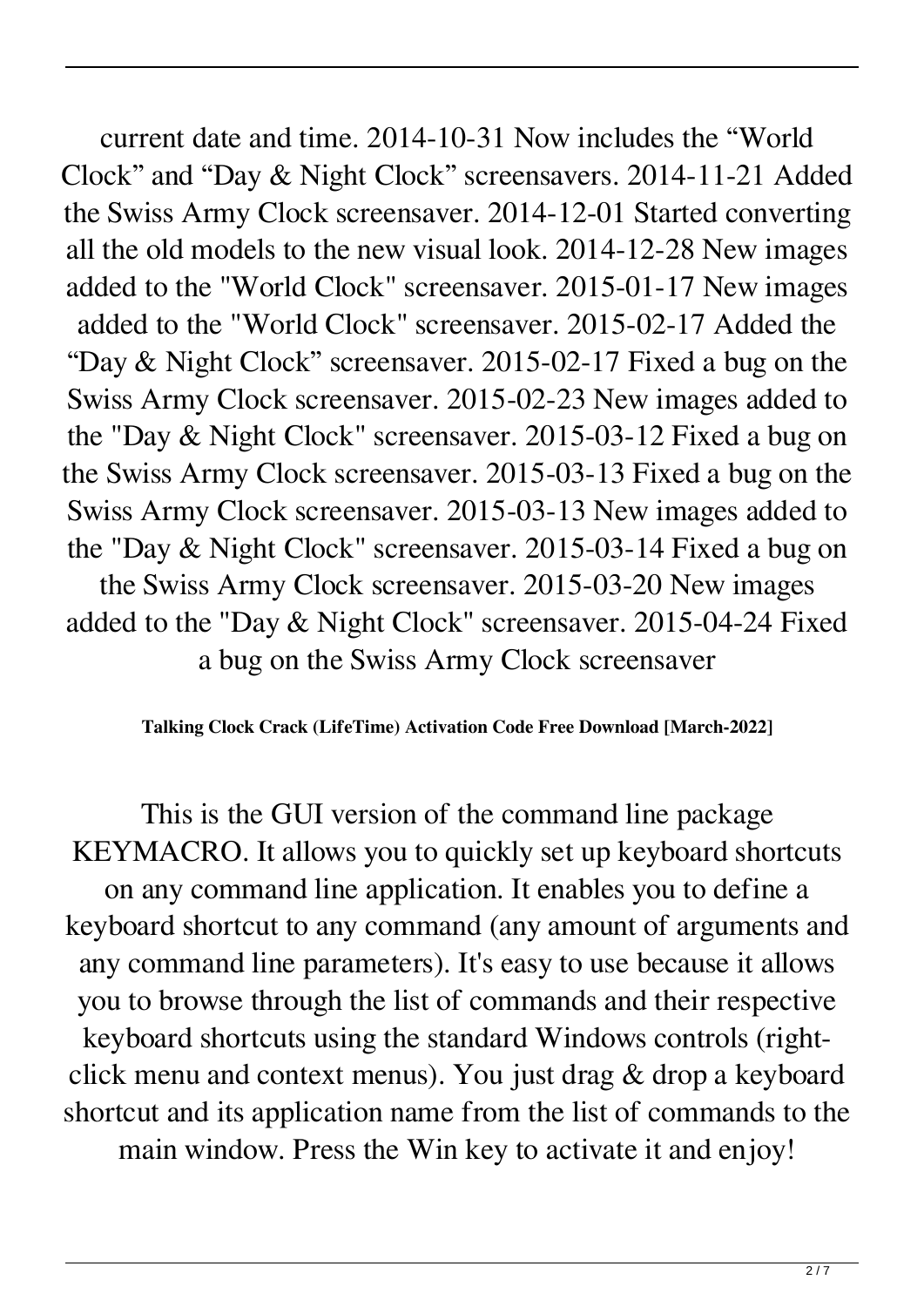Features: \* Simple to use application to create keyboard shortcuts. \* Keyboard shortcuts work on any command line application. \* Easy to use, just drag and drop your keyboard shortcut to the main window. \* Works on any command line application. \* Desktop shortcuts and folder shortcuts are supported. \* Keyboard shortcuts can be managed, added, deleted, or dragged-and-dropped anywhere. \* Supports both legacy as well as user created shortcuts. \* Command-line parameters can be managed, added, deleted, or dragged-and-dropped anywhere. \* You can also drag and drop existing command line commands to the main window. \* Other functions and mouse support is disabled. \* Keyboard shortcuts can be defined as non-dynamic, (works only once) or dynamic (works every time). \* Keyboard shortcuts cannot be changed or edited once defined. \* A shortcut can be assigned to a custom hot key (E.G. the WIN key). \* Keyboard shortcuts cannot be changed once created. \* Keyboard shortcuts can be used in the command line directly from the keyboard. \* Keyboard shortcuts can be used in the Run window using Ctrl-Alt-E. \* Keyboard shortcuts can be used in the Run window using Shift-Alt-E. \* Keyboard shortcuts can be used in the command line using Alt-F4. \* Keyboard shortcuts can be used in the Run window using Alt-F4. \* Keyboard shortcuts can be used in the Run window using Alt-Shift-F4. \* Keyboard shortcuts can be used in the command line using F4. \* Keyboard shortcuts can be used in the command line using Shift-F4. \* Keyboard shortcuts can be used in the command line using Ctrl-Alt-F4. \* Keyboard shortcuts can be used in the command line using Shift-Alt-F4. \* Keyboard shortcuts can be 77a5ca646e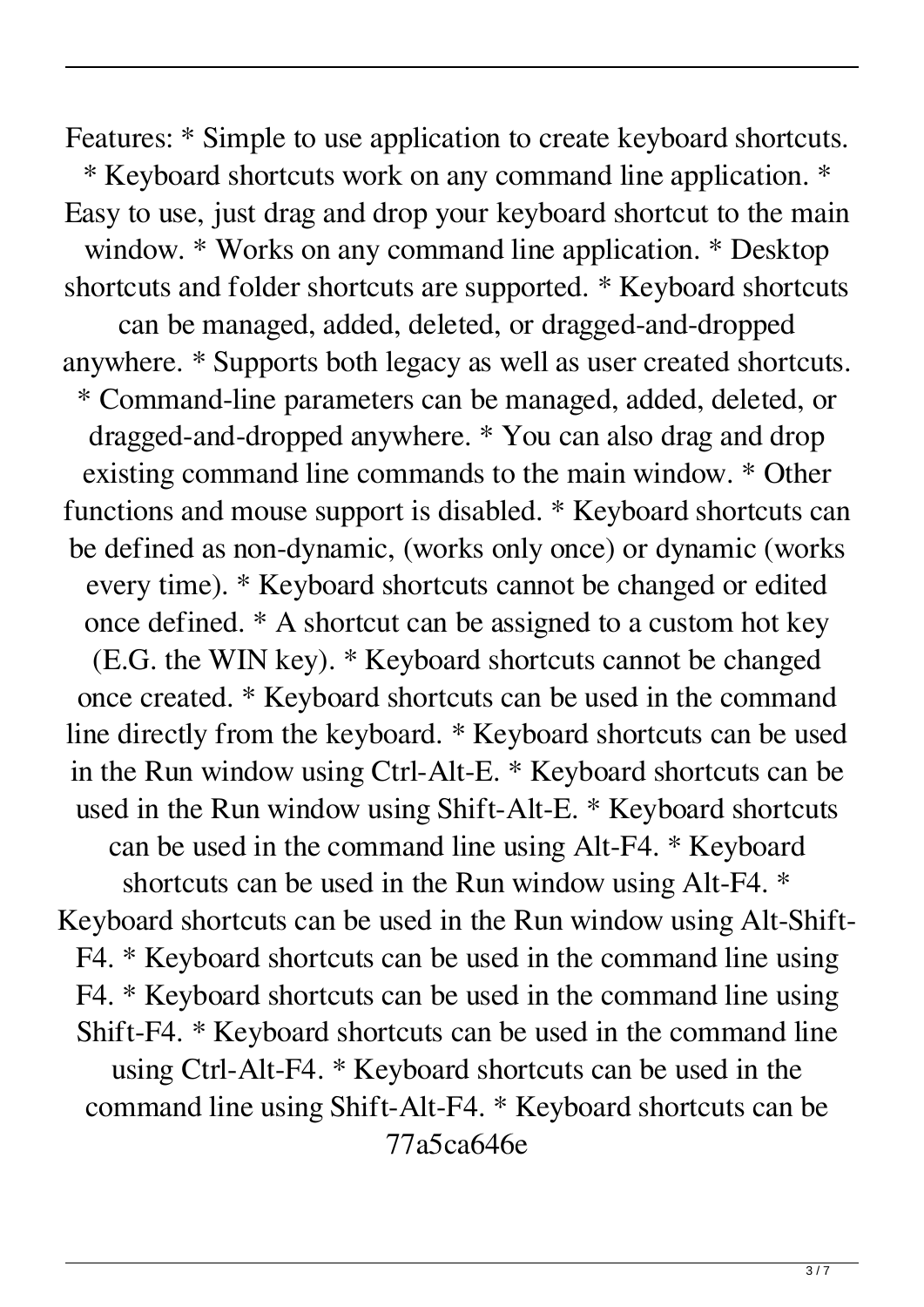Talking Clock is a lightweight time management utility that helps you view the time and date displayed on your screen, hear the date and time spoken, as well as set up alarms. Since this is a portable program, it is important to mention that it doesn't leave any traces in the Windows Registry. You can copy it on any USB flash drive or other devices, and take it with you whenever you to need to set up alarms on the fly, without having to go through installation steps. It boasts a clean and intuitive layout that allows you to configure the dedicated parameters with minimum effort. Talking Clock gives you the possibility to make the utility speak the time or date with just one click, and add a new alarm by selecting the time, specifying the name, and uploading an audio file from the computer (WAV file format). Additionally, you can create multiple alarms, repeat them daily, remove the sound for the selected alarm, specify how many times the tool says the time, as well as enable or disable an alarm. Other important features worth mentioning are represented by the possibility to view a log with details about the entire process and possible errors, sort the information included in the log by time or type, and delete the selected item. When it comes to audio configuration settings, you can make the tool say the time and date at a user-defined value, and add a new voice. What's more, you are allowed to customize the layout of the program by configuring the opacity level, selecting the color and font for the time, date, and week, as well as uploading an image from your computer (JPEG, PNG, TIFF,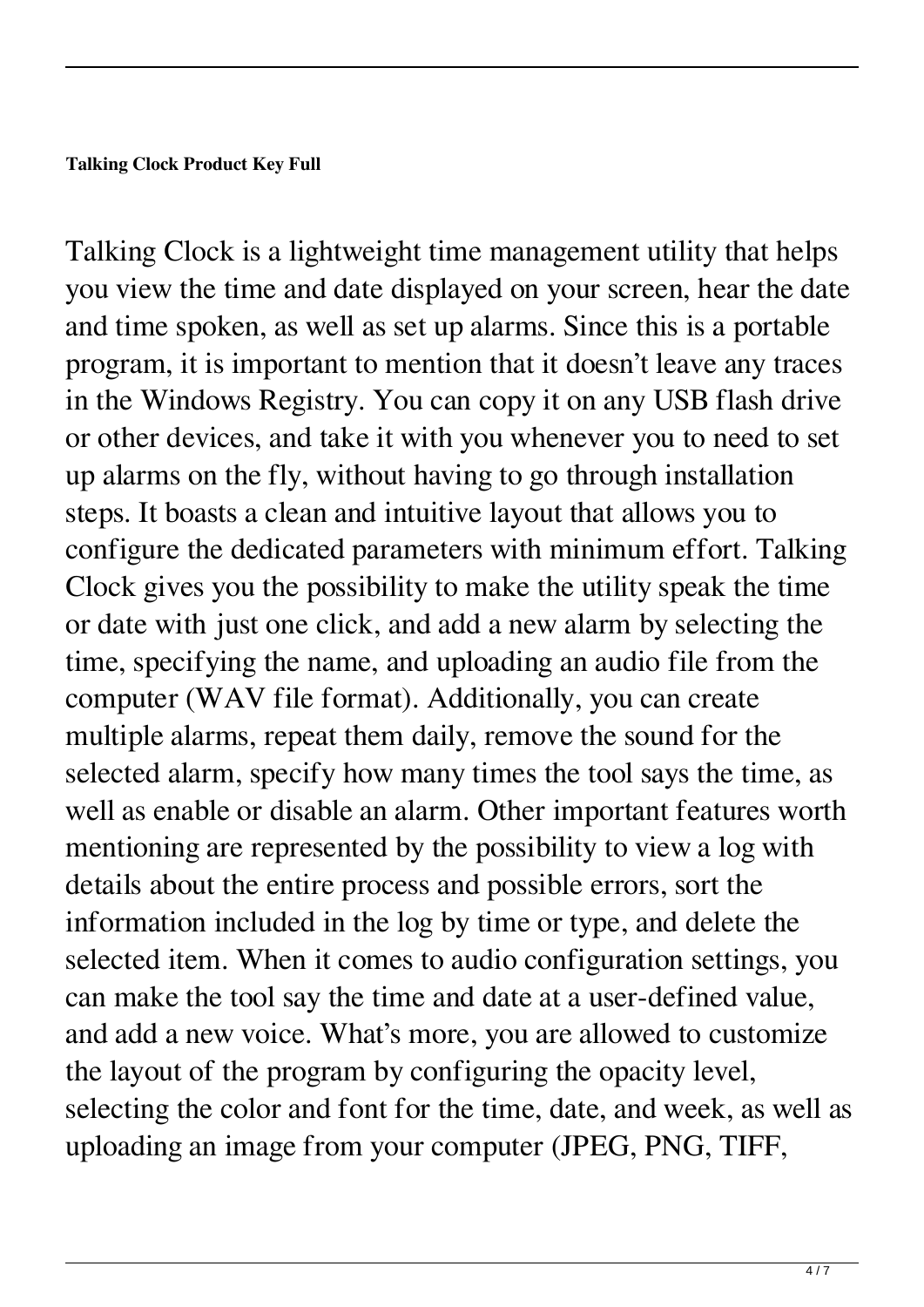TGA, BMP). Last but not least, you can perform command-line operations, make the utility run at Windows startup, keep the clock on top of other applications, set up the time parameters, use hotkeys for a better control over the entire process, which can be reassigned, perform remote operations, and send email notifications. All in all, Talking Clock proves to be a handy piece of software that allows you to set up multiple alarms with minimum effort. Viewing 4 comments I'm pretty sure you're missing a package that includes a device driver for your GPS device. A device driver can be used to access a device from your computer and it's usually required to play a file through a device. The device driver could be located on your GPS device, and in the best case scenario there would be a

#### **What's New in the?**

- Talking Clock is a desktop alarm clock that lets you adjust the time and date from a reliable time zone, read a customizable message, speak out the current time and date, schedule alarms, and more. - It can also use more than one alarm at a time. - You can change the text displayed by talking out loud, the text-to-speech, speaker, speed and pitch. - You can even use the local alarm sound that you select. - The default text is your choice. - You can save your custom settings. - Clicking the Options button will show you the list of the alarm you've set. - Calendar reminder: If the reminder is not on time, it will show you the reminder until the time limit. - Supports daylight saving time. - Supports English, French, German, Italian, Spanish and Japanese. - Supports 16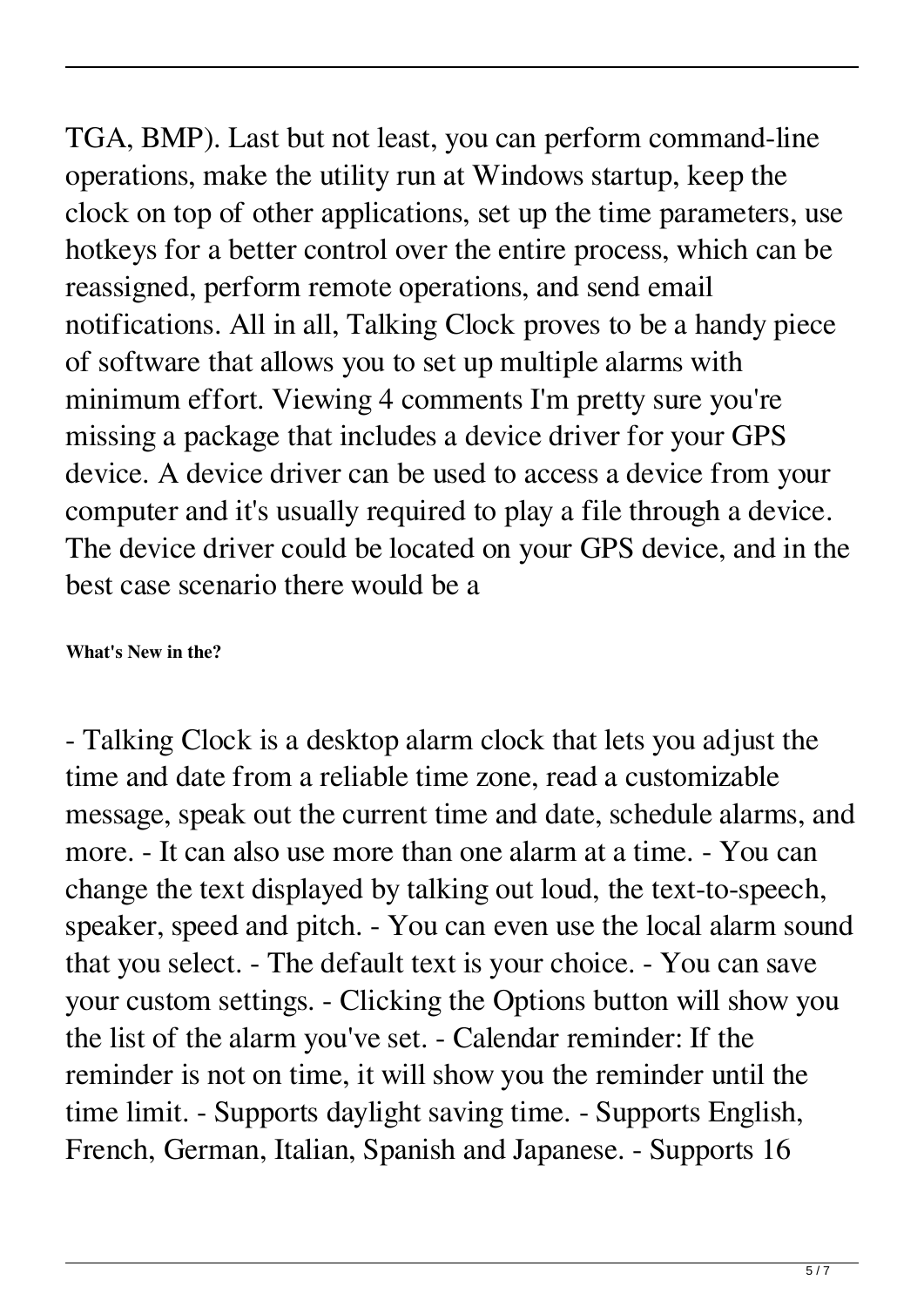languages. - The clock is updated hourly. - The format of date and time can be: "%A %B %d", "%Y-%m-%d", "%m/%d/%y", "%H:%M:%S" or "HH:MM:SS". - You can use your system default settings. - Support CPU and memory and speed through displaying for all processes in the taskbar. - The theme of the time and date: choose font, colors and background color. - Supports more than two alarm setting. - Supports reminder for time limit project. Date Display - 16 languages and support UTF-8. - The language selection, please select the appropriate language from the list. - The current selected language will be displayed. - English, French, German, Italian, Spanish, Japanese, Chinese, Korean, Arabic, Persian, Vietnamese, Turkish, Hebrew, Greek, Russian, and Portuguese. - English, French, German, Italian, Spanish, Japanese, Chinese, Korean, Arabic, Persian, Vietnamese, Turkish, Hebrew, Greek, Russian, and Portuguese. - The current selected language will be displayed. Manage clock settings - You can change the font of the clock in the Settings of the application. - You can change the color and type of the clock in the Settings of the application. - You can change the background color of the clock in the Settings of the application. - You can change the time zone of the clock in the Settings of the application. - You can change the language of the time zone of the clock in the Settings of the application. - You can change the time display format in the Settings of the application. - You can change the spoken language in the Settings of the application. - You can also change the color and type of the spoken language in the Settings of the application. - You can change the speaker in the Settings of the application. - You can change the